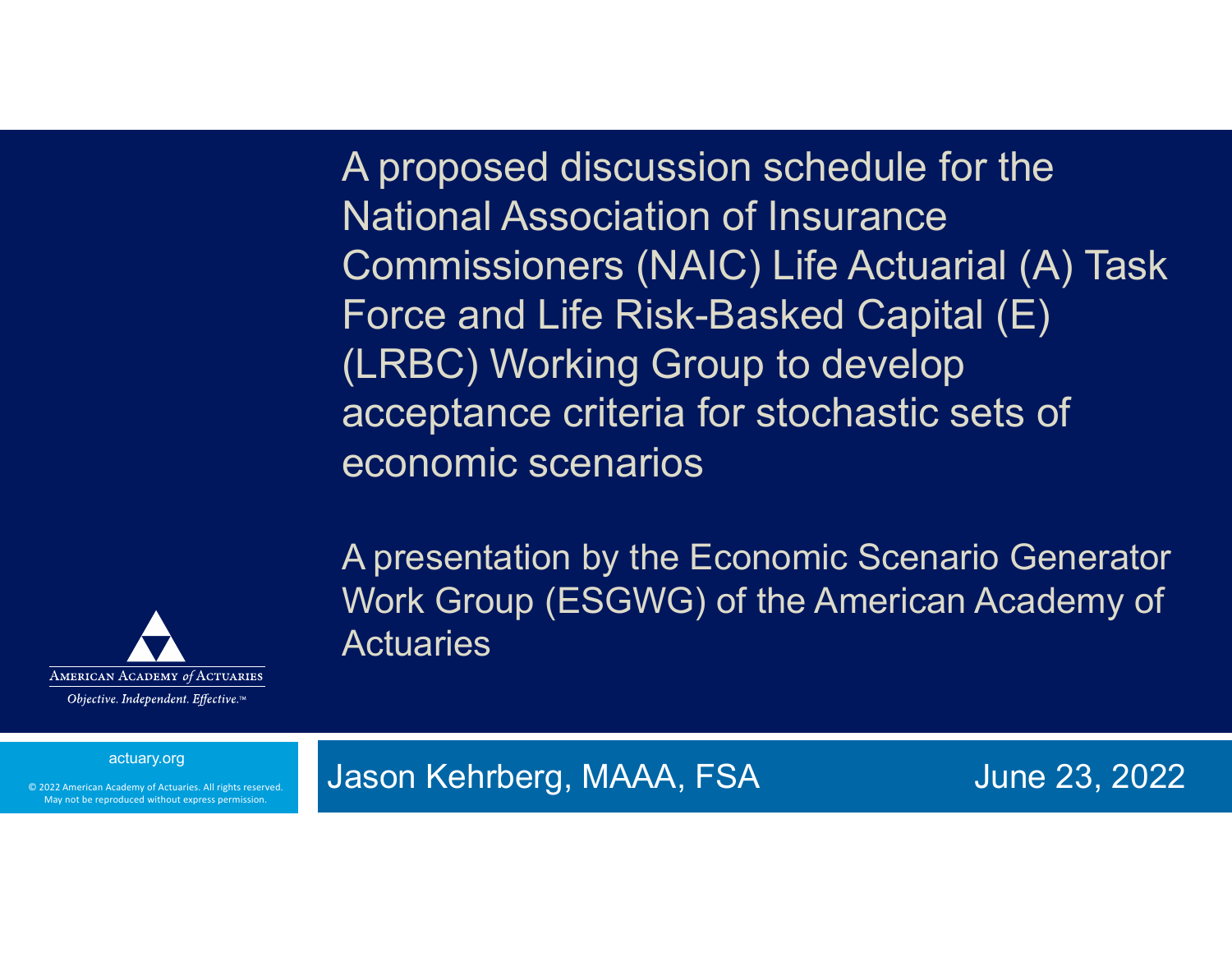# **Background**

 $\mathcal{P}$ 

- $\Box$  The planning work for phase one of the field test on the NAIC's Economic Scenario Generator (ESG) is now complete and the field test is now underway.
- $\Box$  With that work complete the ESWG appreciates the opportunity to propose a discussion schedule for LATF and LRBC to develop a robust and comprehensive set of "acceptance criteria" to replace the rougher "boundary guidance" currently being used to evaluate stochastic sets of economic scenarios.
- $\Box$  Developing such a set of quantitative acceptance criteria, and the qualitative "stylized facts" they are based on will provide for an industrystandard framework for evaluating and implementing ESGs and the stochastic sets of economic scenarios they produce.
	- о For example, see https://www.soa.org/resources/research-reports/2016/2016-economic-scenario-generators/



AMERICAN ACADEMY of ACTUARIES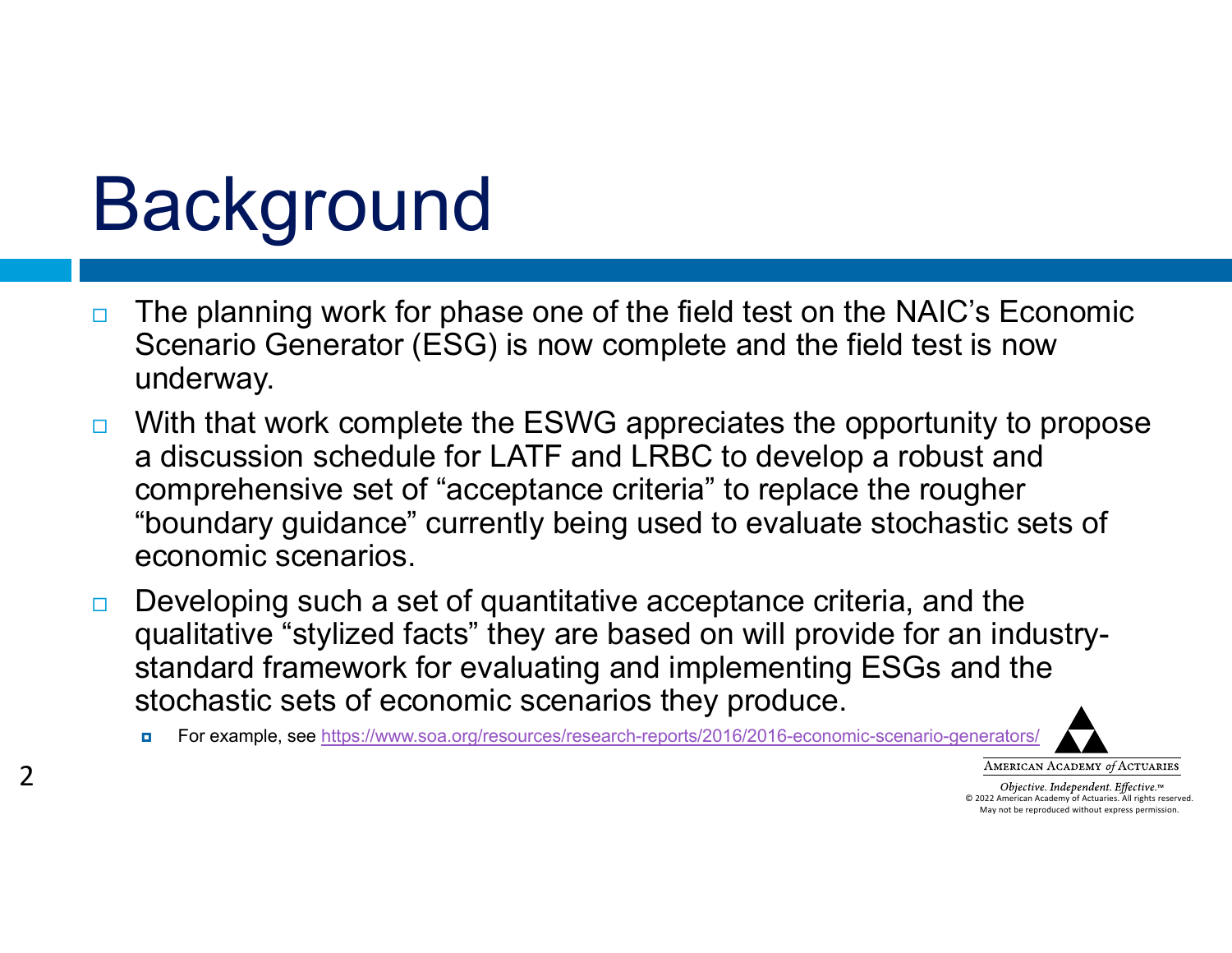# **Definitions**

- $\Box$  Stylized facts and acceptance criteria are two important concepts in the field of ESGs
	- **E** Stylized facts are qualitative statements about the economic variables being simulated (e.g., equity returns are more often positive than negative)
	- **n** Acceptance criteria are quantitative in nature and used to validate stochastic sets of economic scenarios prior to use (e.g., the mean equity return over 30 years should be between 8% and 9%)

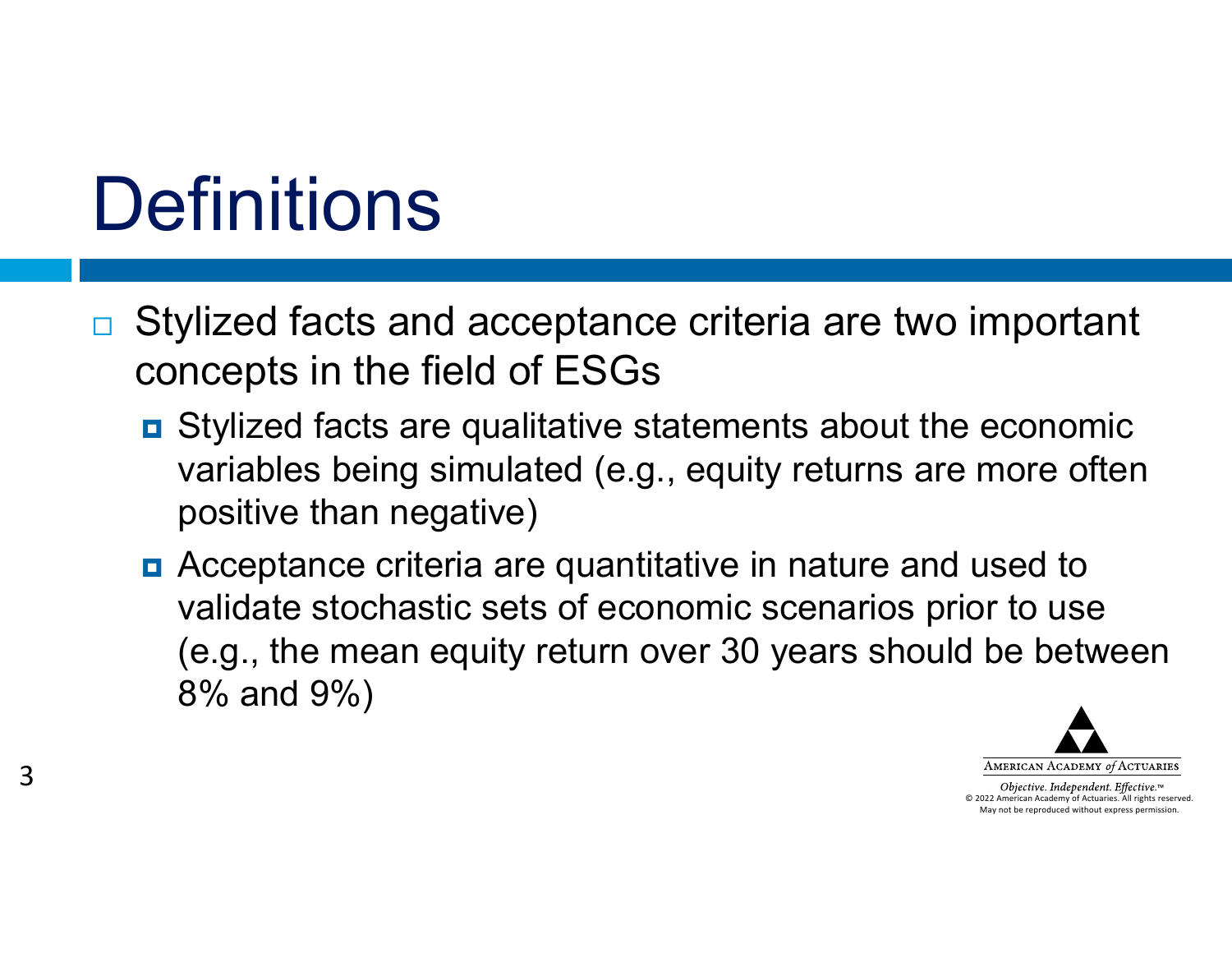# Goals and regulatory benefit

 $\Box$ The goal of the proposed schedule is to:

4

- **<u>n</u>** Facilitate discussions on stylized facts and acceptance criteria for the three risk factors being modeled by the ESG (i.e., interest rates, equity returns, and corporate credit spreads)
- Develop, expose, and adopt qualitative stylized facts
- Develop, expose, and adopt quantitative acceptance criteria
- $\Box$  The adopted stylized facts and acceptance criteria are then used as a framework for further evaluation and implementation of ESGs and the stochastic sets of economic scenarios they produce

AMERICAN ACADEMY of ACTUARIES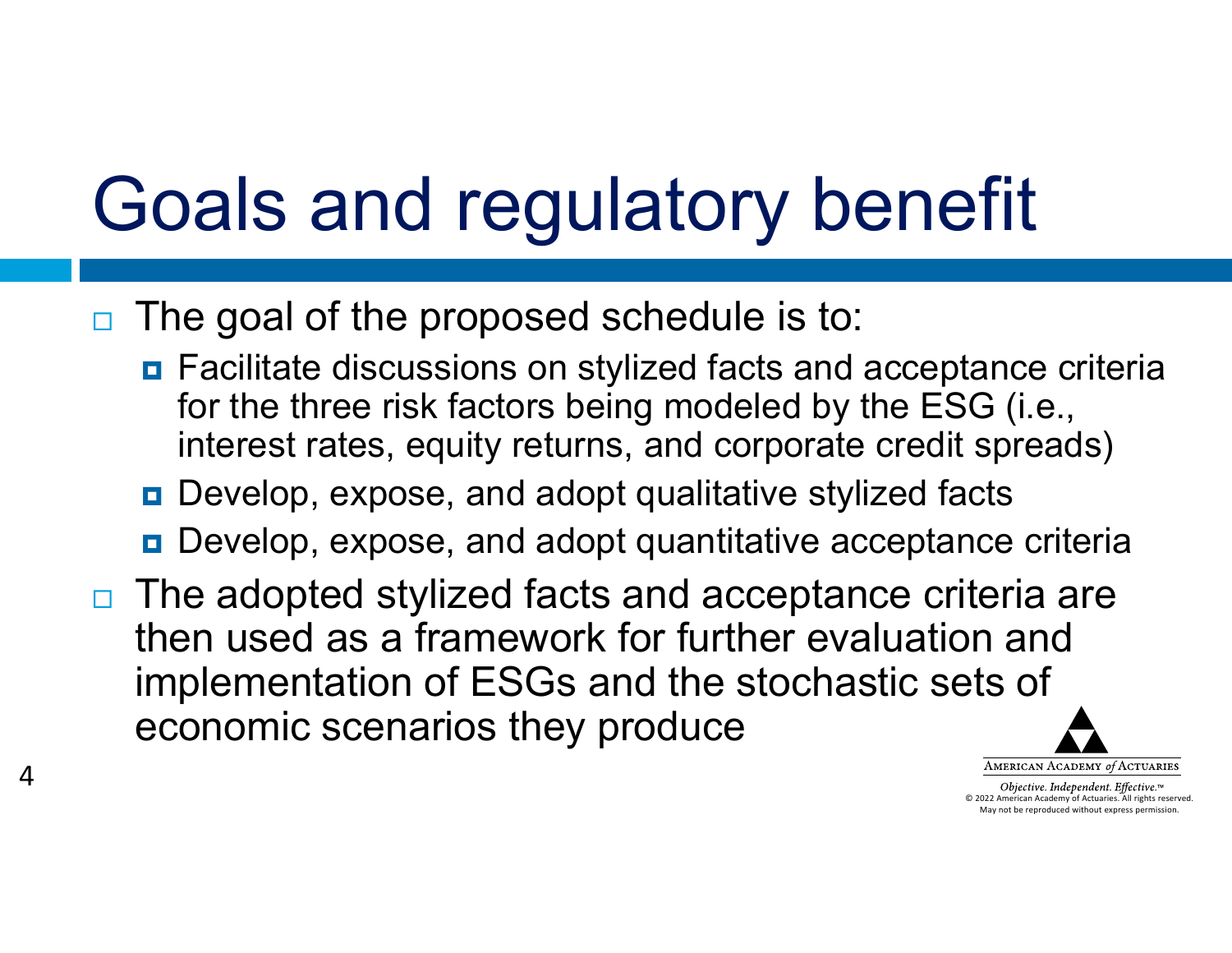#### How are stylized facts and acceptance criteria developed and agreed upon?

- $\Box$  The first session in the proposed schedule will provide an overview of standard processes for developing stylized facts and acceptance criteria
- $\Box$ In subsequent sessions the ESGWG can provide input on proposing stylized facts for consideration and discussion
- $\Box$  Once agreed upon, the ESGWG can provide input on turning those qualitative stylized facts into a related set of quantitative acceptance criteria for consideration by regulators

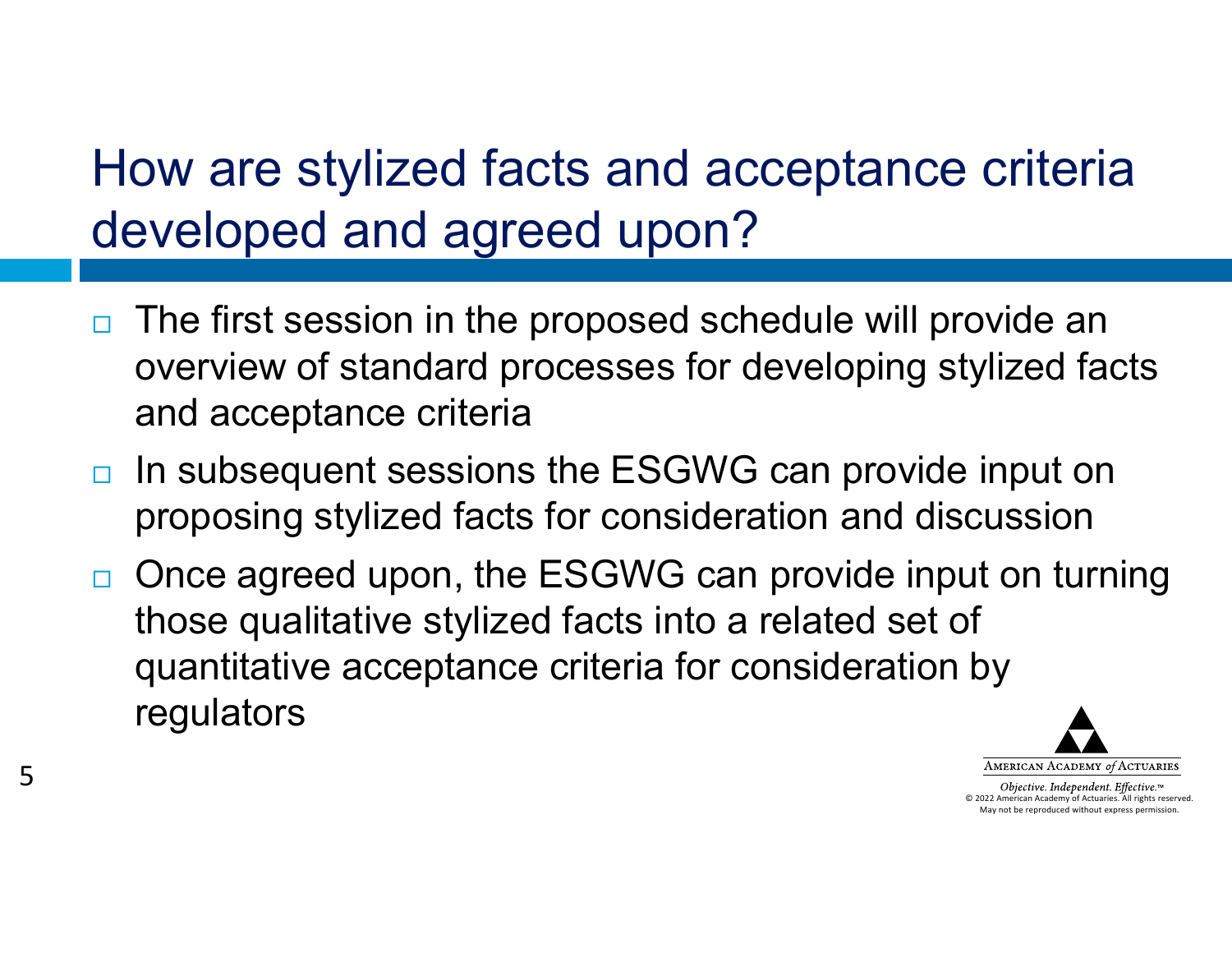## Proposed schedule

|                 | Session   Duration (hours) | <b>Topic</b>                                                             |
|-----------------|----------------------------|--------------------------------------------------------------------------|
| 1               | 1.5                        | Overview - A process for implementing and evaluating ESG scenario sets   |
| $\overline{2}$  | 1.5                        | Equity Model - Stylized facts (1 of 2)                                   |
| $\overline{3}$  | 1.5                        | Equity Model - Stylized facts (2 of 2)                                   |
| $\overline{4}$  | 1.5                        | Corporate Credit Model - Stylized facts and acceptance criteria (1 of 1) |
| $5\overline{)}$ | 1.5                        | Corporate Credit Model - AAA simplified corporate credit model (1 of 1)  |
| 6               | 1.5                        | Equity Model - Acceptance criteria (1 of 1)                              |
| $\overline{7}$  | 1.5                        | Interest Rate Model - Stylized facts and acceptance criteria (1 of 2)    |
| 8               | 1.5                        | Interest Rate Model - Stylized facts and acceptance criteria (2 of 2)    |
| 9               | 1.0                        | Interest Rate Model - ACLI alternative interest rate model (1 of 1)      |
| 10              | 1.0                        | Interest Rate Model - Other interest rate models (1 of 1)                |

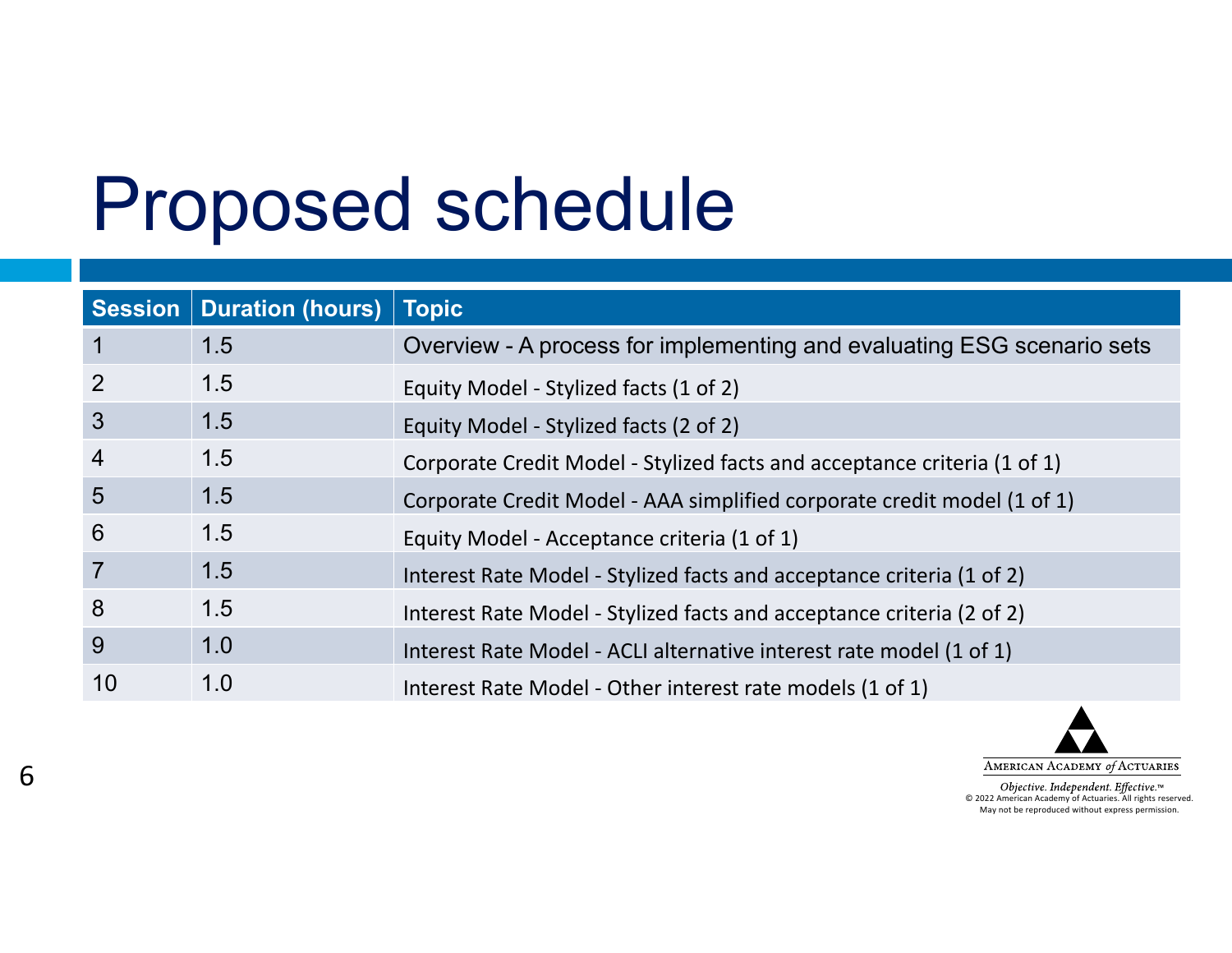## Timing and next steps

7

- $\Box$  The ESGWG proposes starting the proposed discussions sometime in July and wrapping them up, and having the resulting framework for scenario set evaluation, by the end of September
	- This will allow for a framework in time for a phase two ESG field test
- □ The ESGWG looks forward to discussing the proposed schedule and next steps with regulators on future LATF/LRBC WG calls

AMERICAN ACADEMY of ACTUARIES